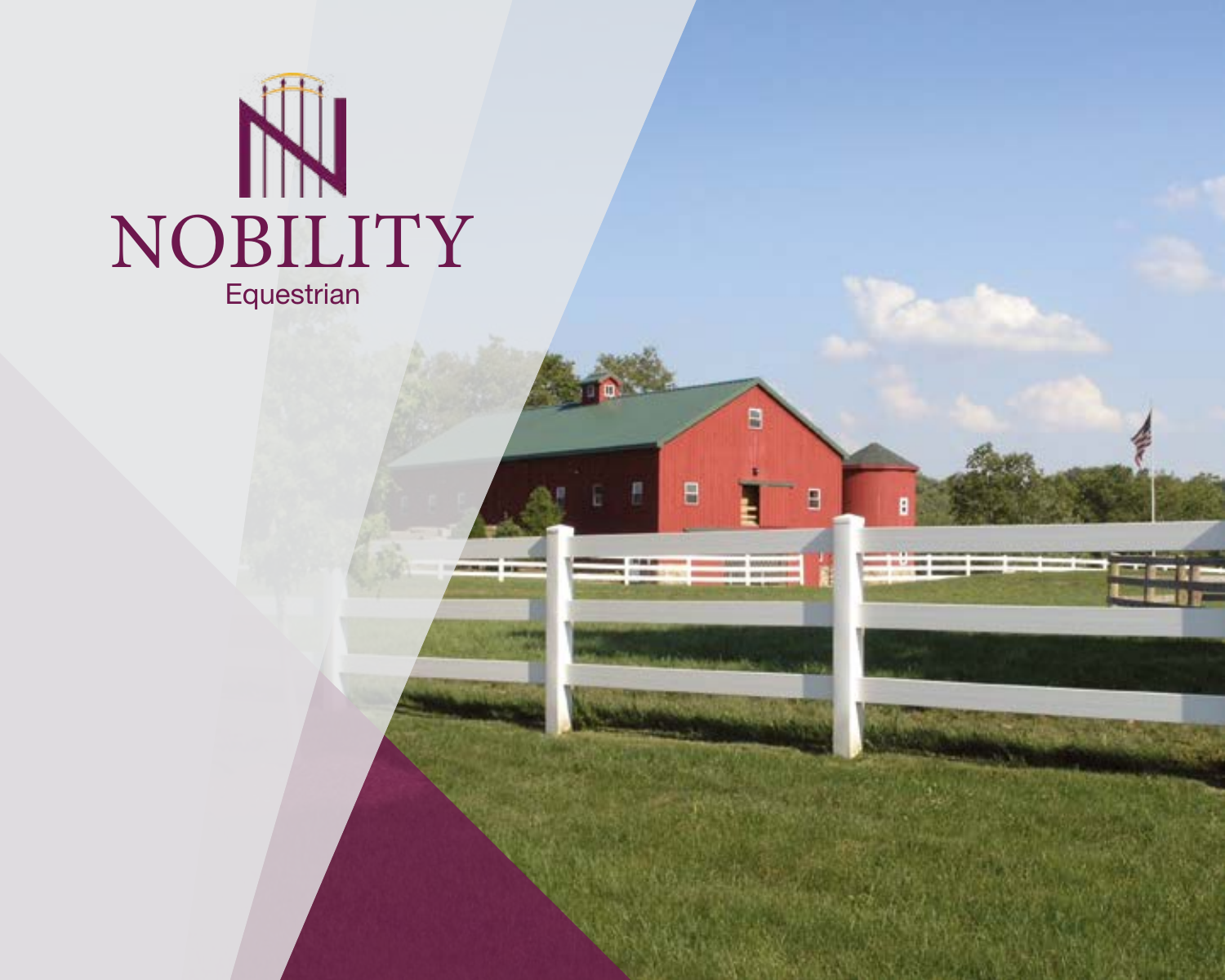

#### FEATURES & BENEFITS

- Clean, smooth rail appearance
- Choose from 2-, 3- and 4-rail options or Crossbuck style
- Available in two colors and two widths (8' and 16')
- Made in America





## 2, 3 AND 4 RAILS



Nobility's Equestrian fencing is the perfect choice to help define your yard, contain your garden area or wrangle in the wide open space on your property. The Equestrian series offers a routed assembly system, giving your fence a nearly flawless appearance. It's also the perfect solution for commercial use in housing developments and recreation areas.

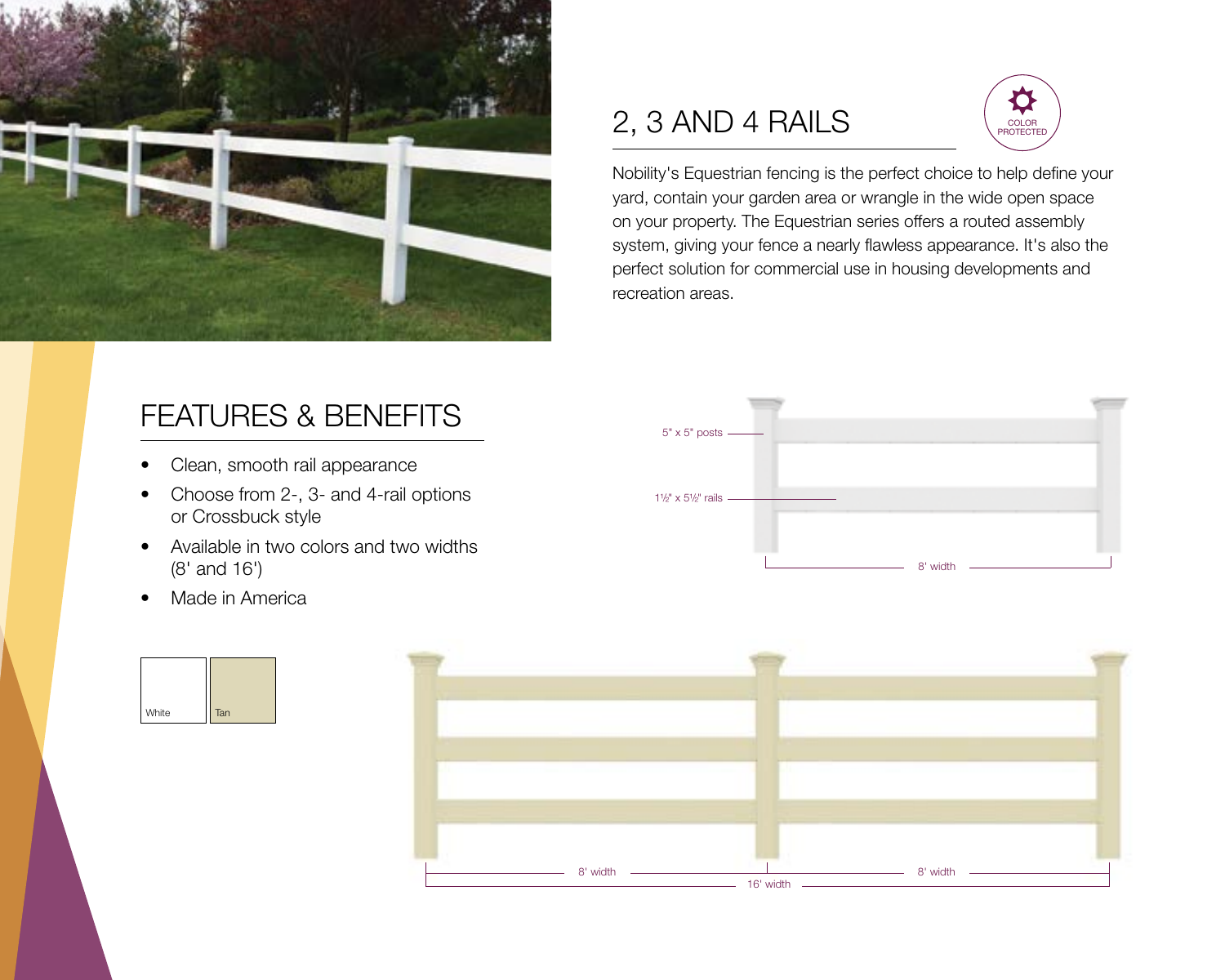

# $CROSSBUCK$

Nobility's Crossbuck style is both decorative and useful in a working and living environment, adding charm and safety to your property.